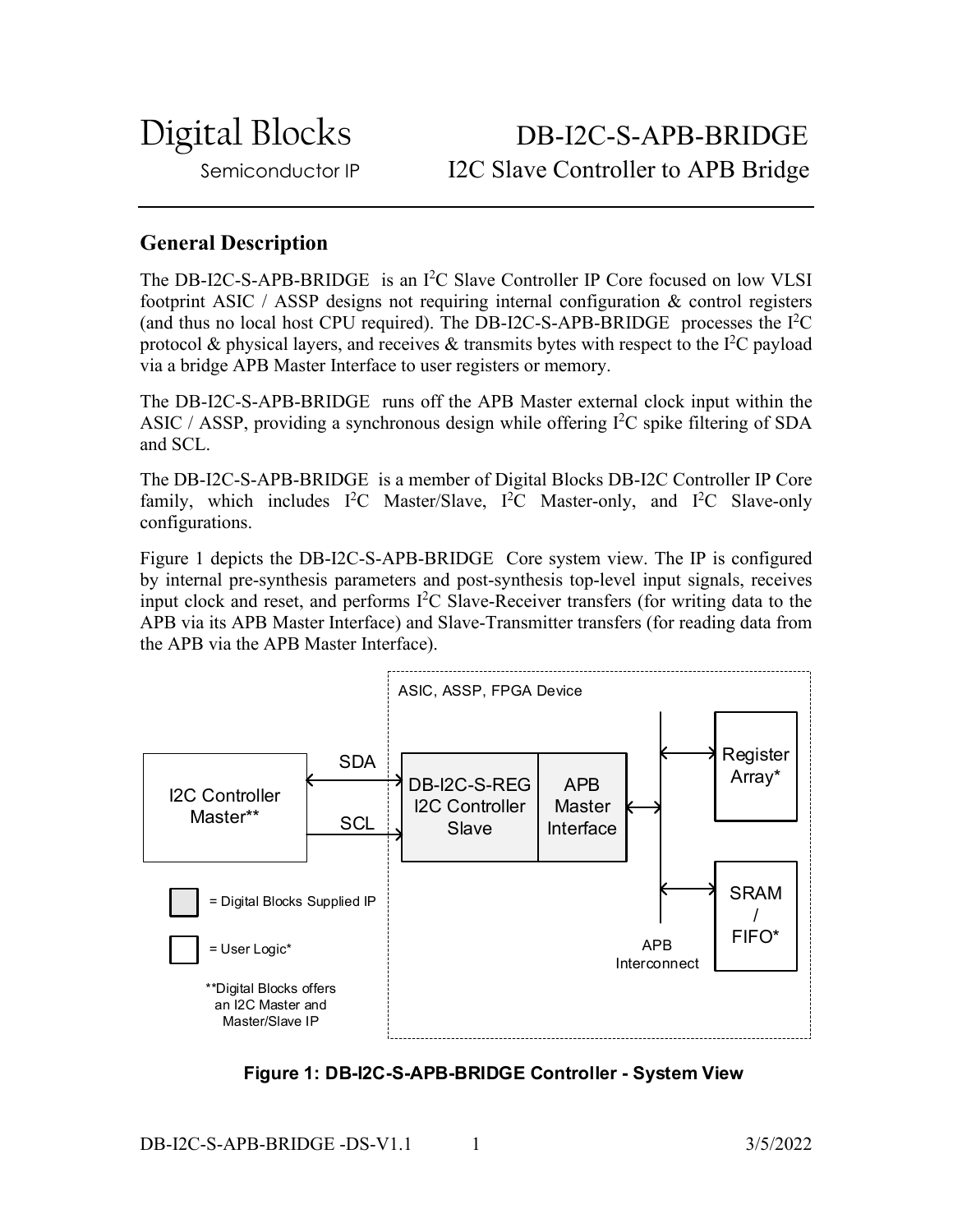## **Features**

- I2C Slave Controller Implements Slave-only protocol for smaller VLSI footprint, for applications requiring Slave–Receiver and Slave–Transmitter capability
- APB Master Interface bridging the  $I^2C$  Bus to the APB Bus
- Autonomous I2C Slave Controller:
	- o No local CPU host required
	- o No configuring of control/status registers
- Slave I<sup>2</sup>C Controller Modes:
	- o Slave Transmitter
	- o Slave Receiver
- Supports five I2C bus speeds:
	- o Standard Mode (100 Kb/s)
	- o Fast Mode (400 Kb/s)
	- o Fast Mode plus (1 Mbit/s)
	- o Ultra fast mode (5 Mbit/s)
	- o Hs-mode (3.4 Mbit/s)
- 7- or 10-bit I2C Slave ID addressing, SCL Low Wait States
- Digital filter for the received SDA and SCL lines
- Compliance with I2C specifications:
	- o Philips The I2C-Bus Specification, Version 2.1, January 2000
	- o NXP Rev 7.0 October 1, 2021
- Fully-synchronous, synthesizable Verilog RTL core, with rising-edge clocking, no gated clocks, and no internal tri-states, for easy integration into FPGA or ASIC design flows.

# **Pin Description**

The DB-I2C-S-APB-BRIDGE I2C Slave Controller interface signals are listed in Table 1.

| <b>Name</b>                                | Type   | <b>Description</b> |
|--------------------------------------------|--------|--------------------|
| <b>I2C Bus Interface</b>                   |        |                    |
| <b>SDAI</b>                                | Input  | Serial Data        |
| <b>SDAO</b>                                | Output | Serial Data        |
| <b>SCLI</b>                                | Input  | Serial Clock Line  |
| <b>APB Master Interface</b>                |        |                    |
|                                            |        |                    |
| See AMBA 3 APB Protocol v2.0 Specification |        |                    |

### **Table 1: DB-I2C-S-APB-BRIDGE – I/O Pin Description**